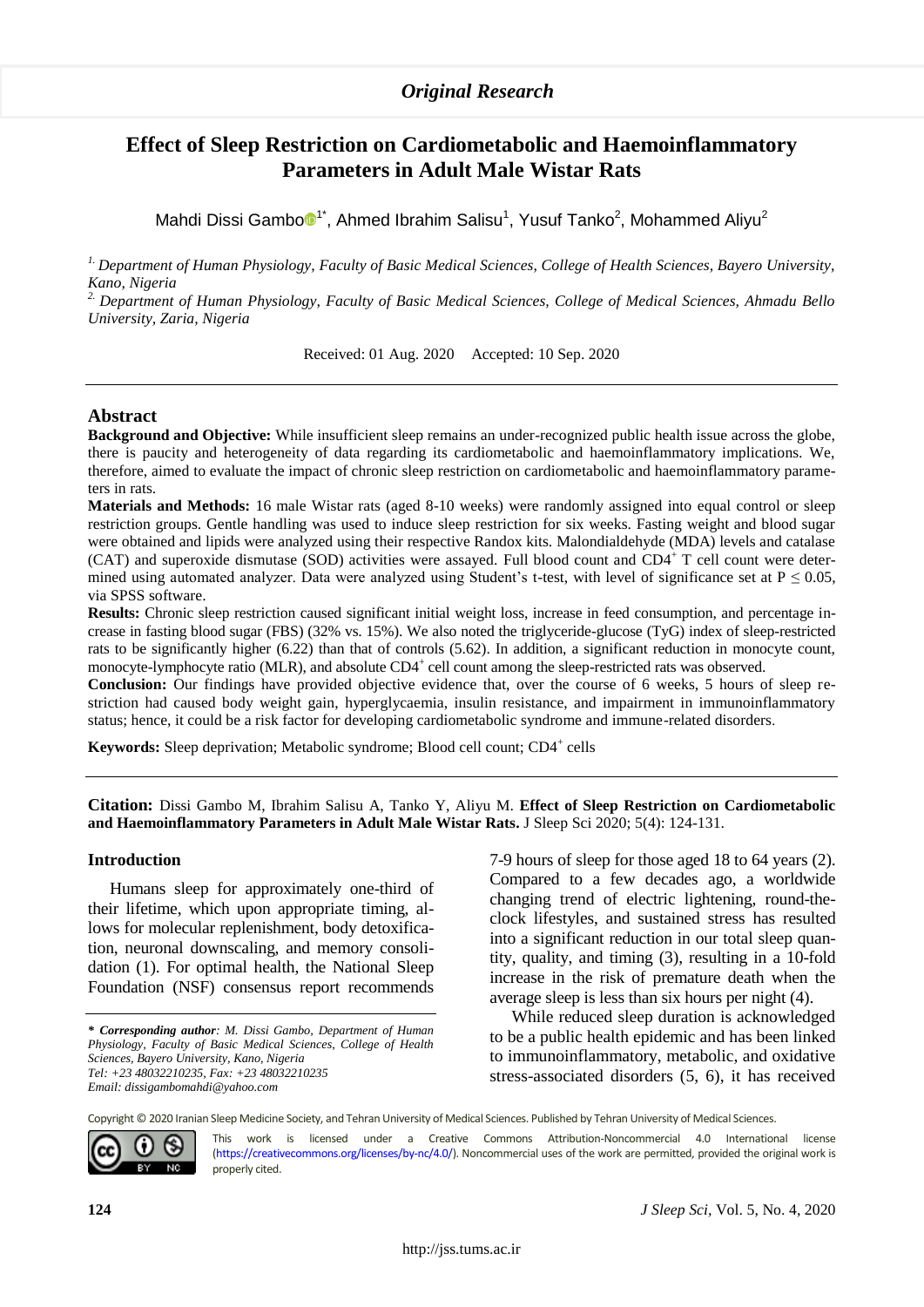non-commensurate public health attention across the globe (6). Equally, relevant literature has been sparse and findings have been quite heterogeneous. In addition, while most studies have adopted acute protocols, the chronic studies have mostly failed to typify the real world scenarios of delayed timing of sleep and its accumulated debt. The present study, therefore, was designed to simulate sleep restriction during the first 5 hours of biological night of rats with the primary aim of evaluating its impact on cardiometabolic and haemoinflammatory parameters.

## **Materials and Methods**

*Experimental animals and grouping*: A total of 16 male Wistar rats aged between 8-10 weeks, weighing  $100 \pm 12$  g were purchased from the animal house of Department of Human Physiology, Bayero University, Kano, Nigeria. The animals were randomly divided into control  $(n = 8)$ and sleep restriction  $(n = 8)$  groups and were housed in metallic cages measuring  $38 \times 46 \times 24$ cm, with sawdust beddings, under a prevailing natural room temperature of  $22-25$  °C.

*Research protocol:* In order to properly realign the animals' circadian rhythm and allow for acclimatization with group members and the research environment, two-week acclimation period was allowed. During this period, the animals were maintained on the prevailing light/dark cycles (12L:12D) and were allowed free access to feed and water during their activity period (12D). Sleep restriction was employed by means of gentle handling during the first five hours of photophase (i.e., from 6:30 am to 11:30 am) to simulate 5 hours of sleep delay in the early biological night of humans as reported earlier (**7**). Briefly, whenever a behavioral sign of sleep was observed, the rats were aroused by light touching and/or gently knocking their cage. The research protocol was reviewed and approved by Animal Use and Care Committee of Ahmadu Bello University, Zaria, Nigeria (ABUCAUC/2020/64), while the National Institute of Health (NIH) guidelines for the care and use of laboratory animals (NIH Publications No. 8023, revised 1978) were strictly adhered to.

*Determination of body weight changes and feed intake:* Fasting weight of the rats was determined using an American triple beam scale (Model: TB-2610, Georgia, USA). The measurements were obtained on days 0, 15, 22, 29, 36, 43, 50, and 56 of the experiment. Measurements were done between 6:00 pm and 6:30 pm of the respective days accordingly. Weekly weight changes were deduced by subtracting weight of a particular week from the weight of a previous week (i.e.,  $w_2 - w_1$ ,  $w_3 - w_2$ , etc.). On the other hand, feeds were pelletized and oven dried for maximum particular cohesion and the weight of feed intake per day was obtained by subtracting the weight of leftover pellets from the weight of provided feeds. Thereafter, cumulative total weekly feed intake was obtained by adding daily intakes.

*Animal sacrifice, sample collection, and biochemical analysis:* The research protocol lasted for 6 weeks after which, the two groups were allowed to resume acclimation protocols for 24 hours. They were later anaesthetized using an intraperitoneal injection of a cocktail of diazepam (2 mg/kg) and ketamine (20 mg/kg) as previously described (7). Blood samples were then taken via cardiac puncture and were put in an ethylenediamine tetra-acetic acid (EDTA) and plain sample bottles. Blood samples in EDTA bottles were used for blood cell count and  $CD4^+T$  cells, while blood samples in the plain containers were allowed to stand at room temperature for 30 minutes before being centrifuged at 2000 g for 15 minutes at room temperature using a benchtop centrifuge. Using a Pasteur pipette, the serum layers were aspirated and transferred into smaller, sterile, labeled, and blank tubes and stored in a refrigerator at 0 *°*C for subsequent analysis of biochemical parameters.

*Biochemical analysis:* Biochemical analysis of samples was done at the laboratory units of Department of Haematology, Aminu Kano Teaching Hospital, Kano and Department of Human Physiology of Yusuf Maitama Sule University, Kano.

*Determination of fasting blood sugar (FBS):* This was done using a digital glucometer and strips (Accu-Check Active® Roche Diagnostics, GmbH D-68298, Germany) on days 0, 14, and 56 between 5:30 pm and 6:00 pm accordingly. The test strips were inserted into the strip box of the meter which then turned on automatically. A small drop of blood was put on the top white edge of the test strip. The blood was then drawn into reaction cell automatically. The blood glucose level was then read on the meter screen as a unit of milligram per deciliter (mg/dl).

*Determination of lipid profile and ratios:* Total cholesterol (TC), serum triglyceride (TG), and serum high-density lipoprotein (HDL) were quantified using their various Randox kits and chemistry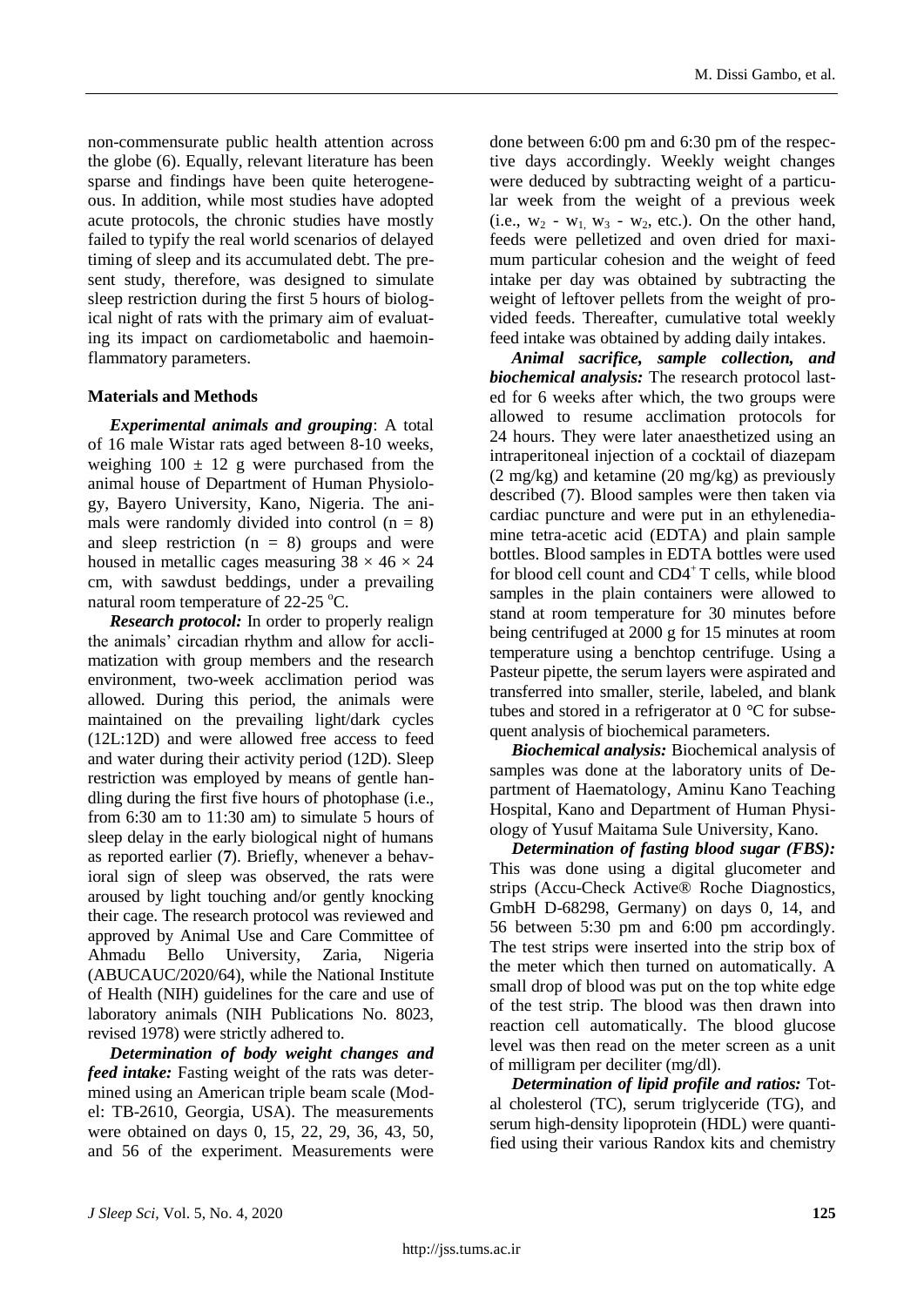analyzer (Mindray BA-88A). Serum low-density lipoprotein (LDL) and very-low-density lipoprotein (VLDL) were computed as  $LDL = TC - (HDL +$  $TG/5$ ) and  $VLDL = TG/5$ , whereas total lipid (TL) was calculated as the sum total of all the components of the lipid profile. Triglyceride-glucose (TyG) index was computed as ln [TG  $(mg/dl) \times$  fasting plasma glucose (FPG)  $(mg/dl)/2$ ] (8). Cardiac risk ratio (CRR) and atherogenic index of plasma (AIP) were calculated as TC/HDL and log(TG/HDL), respectively (9). Atherogenic coefficient (AC) and Castelli's Risk Index-II (CRI-II) were determined as (TC–HDL)/HDL and LDL/HDL, respectively (9, 10).

*Determination of oxidative stress biomarkers:* Lipid peroxidation was estimated calorimetrically by measuring malondialdehyde (MDA) (11, 12), whereas catalase (CAT) activity was measured spectrophotometrically using Abebi's method (13) and superoxide dismutase (SOD) was determined by the method described by Fridovich (14).

*Determination of haematological parameters and ratios:* Full blood count was done using an Automated Hematology Analyzer (Mindray BC-10), while  $CD4^{\dagger}$  T cells were estimated by impedancebased flow cytometry using an automated Cyflow counter 1 (Partec, Germany, 2017). Monocyte to HDL ratio (MHR) and monocyte-lymphocyte ratio (MLR) were obtained by dividing monocyte with HDL and lymphocyte count, respectively, whereas platelet-lymphocyte ratio (PLR) was obtained by dividing platelets by lymphocyte count.

*Statistical analysis:* Data were analyzed using the SPSS software (version 20, IBM Corporation, Armonk, NY, USA). Student's t-test was used to investigate difference between groups and data were summarized as mean  $\pm$  standard error of mean (SEM). In all cases,  $P \le 0.05$  was considered as statistically significant.

## **Results**

Five hours of sleep restriction among the ani-

mals was observed to cause significant weight loss with an associated insignificant increase in feed consumption in the first intervention week. Subsequently, body weight of the sleep-restricted rats continued to increase until the end of the intervention. Although the higher total body weight gain of the sleep-restricted rats was not statistically significant (Figure 1), their total feed consumption at the end of the intervention period was significantly higher than that of controls (Table 1).



**Figure 1.** Comparison of body weight and body weight changes across the intervention period

While the initial FBS of the two groups was statistically similar following the 6-week intervention, sleep-restricted rats displayed a 32% increase in their FBS compared to 15% increase among the controls (Table 2). In addition, the TyG index of the sleep-restricted rats was significantly higher than that of the controls (Table 2). Interestingly, except for TG and VLDL, all other lipid parameters and ratios were statistically similar between the groups. However, the raised TG and VLDL as well as the insignificant increase in AIP and decreased HDL (Table 2) were pointers towards increasing risks of cardiovascular morbidity.

| <b>Table 1.</b> Weekly and total weight of feeds consumed during the intervention period |                  |                        |          |                |
|------------------------------------------------------------------------------------------|------------------|------------------------|----------|----------------|
| <b>Variables</b>                                                                         | <b>Controls</b>  | Sleep-restricted group | t-value  | <b>P-value</b> |
| Week 1                                                                                   | $181.8 \pm 4.7$  | $192.0 \pm 8.8$        | $-1.022$ | 0.324          |
| Week 2                                                                                   | $175.8 + 4.1$    | $181.5 \pm 6.2$        | $-0.778$ | 0.449          |
| Week 3                                                                                   | $168.4 \pm 4.1$  | $211.0 \pm 8.5$        | $-4.503$ | $0.001^*$      |
| Week 4                                                                                   | $168.8 \pm 7.7$  | $205.3 \pm 7.0$        | $-3.503$ | $0.004^*$      |
| Week 5                                                                                   | $166.0 \pm 10.6$ | $178.3 \pm 11.6$       | $-0.782$ | 0.447          |
| Week 6                                                                                   | $127.1 \pm 9.1$  | $146.9 + 11.2$         | $-1.365$ | 0.194          |
| Total                                                                                    | $1409.0 + 51.4$  | $1519.0 \pm 45.1$      | $-4.555$ | $0.001^*$      |

\* : Statistically significant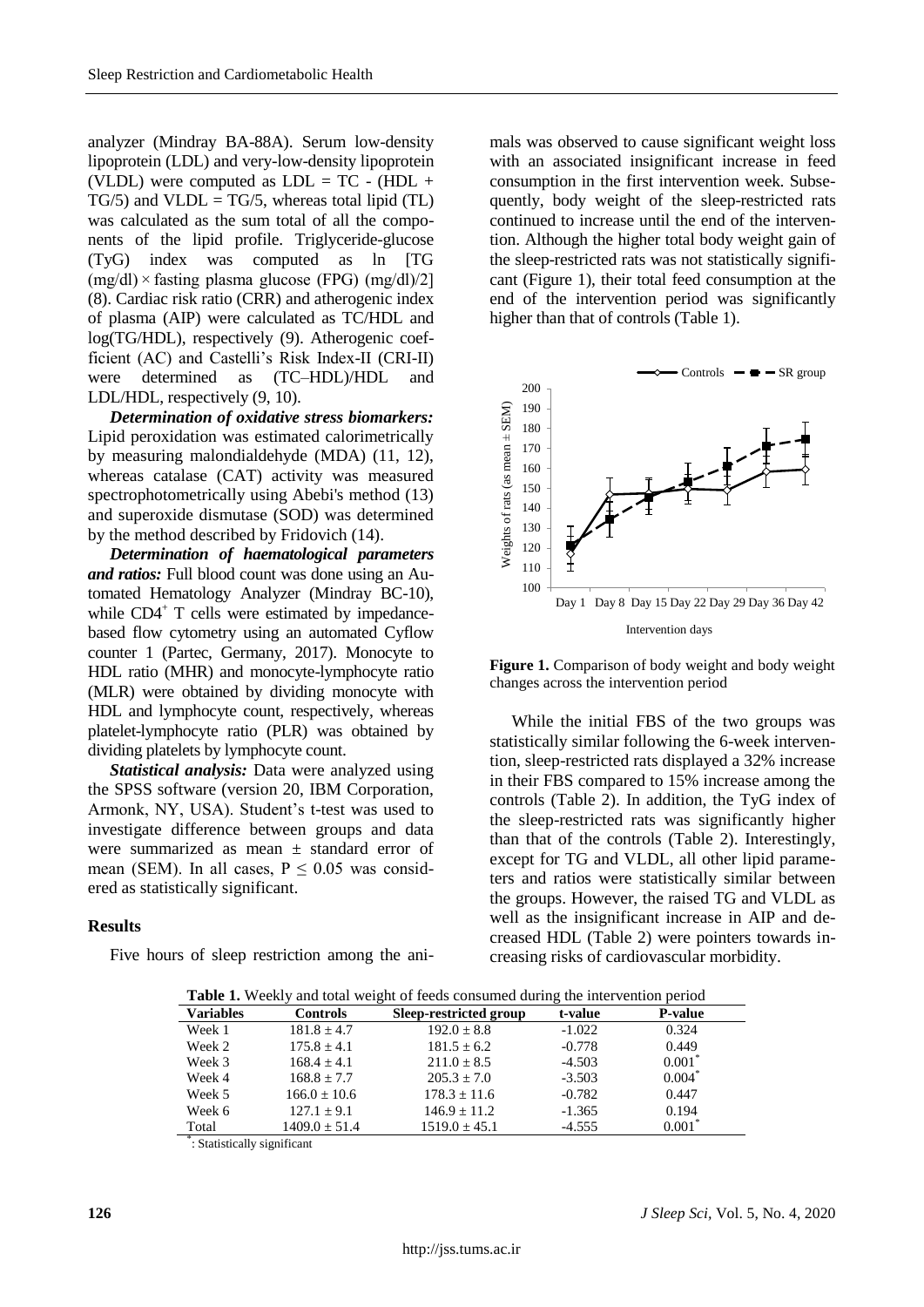| <b>Variables</b>      | <b>Controls</b>   | Sleep-restricted group | t-value  | <b>P-value</b>    |
|-----------------------|-------------------|------------------------|----------|-------------------|
| Initial FBS $(mg/dl)$ | $96.00 \pm 4.70$  | $96.30 \pm 2.30$       | $-0.047$ | 0.963             |
| Final FBS (mg/dl)     | $110.10 \pm 4.00$ | $126.80 \pm 4.10$      | $-2.877$ | $0.012^*$         |
| FBS changes (mg/dl)   | $14.10 \pm 5.50$  | $30.50 \pm 5.10$       | $-2.181$ | $0.047^*$         |
| TyG index             | $5.62 \pm 0.11$   | $6.22 \pm 0.17$        | $-2.909$ | $0.011^*$         |
| $TG \, (mg/dl)$       | $6.04 \pm 0.61$   | $8.66 + 1.08$          | $-2.123$ | $0.050^*$         |
| $HDL$ (mg/dl)         | $3.42 \pm 0.66$   | $2.81 \pm 0.17$        | 0.909    | 0.379             |
| $LDL$ (mg/dl)         | $18.74 \pm 1.71$  | $17.25 + 2.18$         | 0.540    | 0.597             |
| $VLDL$ (mg/dl)        | $1.21 \pm 0.12$   | $1.73 \pm 0.22$        | $-2.123$ | $0.050^{\degree}$ |
| $TC$ (mg/dl)          | $23.37 \pm 1.80$  | $21.79 + 2.26$         | 0.549    | 0.592             |
| $TL$ (mg/dl)          | $52.79 \pm 3.59$  | $52.23 \pm 4.57$       | 0.095    | 0.926             |
| <b>CRR</b>            | $7.72 \pm 0.72$   | $7.73 \pm 0.61$        | $-0.006$ | 0.996             |
| <b>CRI</b>            | $6.28 \pm 0.66$   | $6.11 + 0.64$          | 0.184    | 0.856             |
| AC                    | $6.72 \pm 0.72$   | $6.73 \pm 0.61$        | $-0.006$ | 0.996             |
| AIP                   | $0.27 \pm 0.11$   | $0.46 \pm 0.07$        | $-1.488$ | 0.159             |

**Table 2.** Comparing fasting blood sugar (FBS), lipid profile, and lipid ratios between the groups

All values are presented as mean  $\pm$  standard error of mean (SEM);  $*$ : Statistically significant

FBS: Fasting blood sugar; TyG: Triglyceride-glucose; TG: Triglyceride; HDL: High-density lipoprotein; LDL: Low-density lipoprotein; VLDL: Very-low-density lipoprotein; TC: Total cholesterol; TL: Total lipid; CRR: Cardiac risk ratio; CRI: Castelli's Risk Index; AC: Atherogenic coefficient; AIP: Atherogenic index of plasma

When markers of oxidative stress and systemic inflammation were compared between the two groups, we noted the sleep-restricted rats to have a slight increase in serum MDA and decrease in both serum CAT and SOD (Table 3). This was observed to be associated with significant decreases in MLR and a slight reduction in MHR (Table 3), suggesting a reduced inflammatory status. In addition, we observed a mild reduction in granulocyte cell count and a significant reduction in percentage and absolute monocyte count as well as reduced CD4<sup>+</sup> T cell count (Table 4). These demonstrate an impaired numerical and functional immunological competence among the sleep-restricted rats.

We also noted that erythrocyte and thrombocyte cells and indices were essentially similar between the sleep-restricted rats and controls (Table 5).

#### **Discussion**

The purpose of the present study was to evaluate the impacts of chronic sleep restriction on cardiometabolic and haemoinflammatory parameters in adult male Wistar rats. Overall, this study indicated that 5 hours of sleep restriction led to an initially slow but subsequently accelerated body

weight gain. This was noted to be associated with a significant increase in feed consumption. In addition, FBS, VLDL, TG, and TyG index were found to be significantly higher, while on the other hand, MLR, CD4<sup>+</sup> T cells, and monocyte count and percentage were observed to be significantly lower in the sleep-restricted group as compared to controls.

Our reported significant weight loss with an associated non-significant increase in feed consumption in the first week of our study is similar to a previous acute sleep restriction study (15), perhaps due to the reported marked increase in energy expenditure associated with acute sleep restriction (16). On the other hand, even though the difference in final body weight was not statistically significant, we observed subsequent increase in body weight gain in the sleep-restricted group across the intervention weeks. This weight increase could be explained by the observed consistent weekly increase in feed consumption among the sleep-restricted rats. Since feeding during the dark period was provided ad libitum, the animals would have likely fed in excess of their energy requirements for basal metabolism and compensation for their extended wakefulness.

**Table 3.** Biomarkers of oxidative stress and systemic inflammation of the groups

| $\sim$ which is a commutation of commutation of the system of commutation of the groups |                  |                        |          |                |  |
|-----------------------------------------------------------------------------------------|------------------|------------------------|----------|----------------|--|
| <b>Variables</b>                                                                        | <b>Controls</b>  | Sleep-restricted group | t-value  | <b>P-value</b> |  |
| MDA (µmol/l)                                                                            | $5.15 \pm 0.98$  | $6.54 \pm 2.60$        | $-0.501$ | 0.624          |  |
| CAT(U/I)                                                                                | $0.19 \pm 0.04$  | $0.13 \pm 0.02$        | 1.432    | 0.174          |  |
| SODa (U/minute)                                                                         | $1.98 + 0.01$    | $1.89 + 0.09$          | 1.063    | 0.306          |  |
| $SODi$ (%)                                                                              | $99.20 + 0.34$   | $94.40 + 4.51$         | 1.063    | 0.306          |  |
| <b>MHR</b>                                                                              | $0.48 \pm 0.06$  | $0.36 \pm 0.05$        | 1.643    | 0.123          |  |
| <b>MLR</b>                                                                              | $0.14 + 0.01$    | $0.10 \pm 0.01$        | 2.463    | 0.027          |  |
| <b>PLR</b>                                                                              | $44.80 \pm 6.50$ | $43.90 \pm 4.00$       | 0.117    | 0.909          |  |
|                                                                                         |                  |                        |          |                |  |

All values are presented as mean  $\pm$  standard error of mean (SEM);  $\ddot{\cdot}$ : Statistically significant

MDA: Malondialdehyde; CAT: Catalase; SOD: Superoxide dismutase; a = Activity level; i = Percentage inhibition; MHR: Monocyte to high-density lipoprotein ratio; MLR: Monocyte-lymphocyte ratio; PLR: Platelet-lymphocyte ratio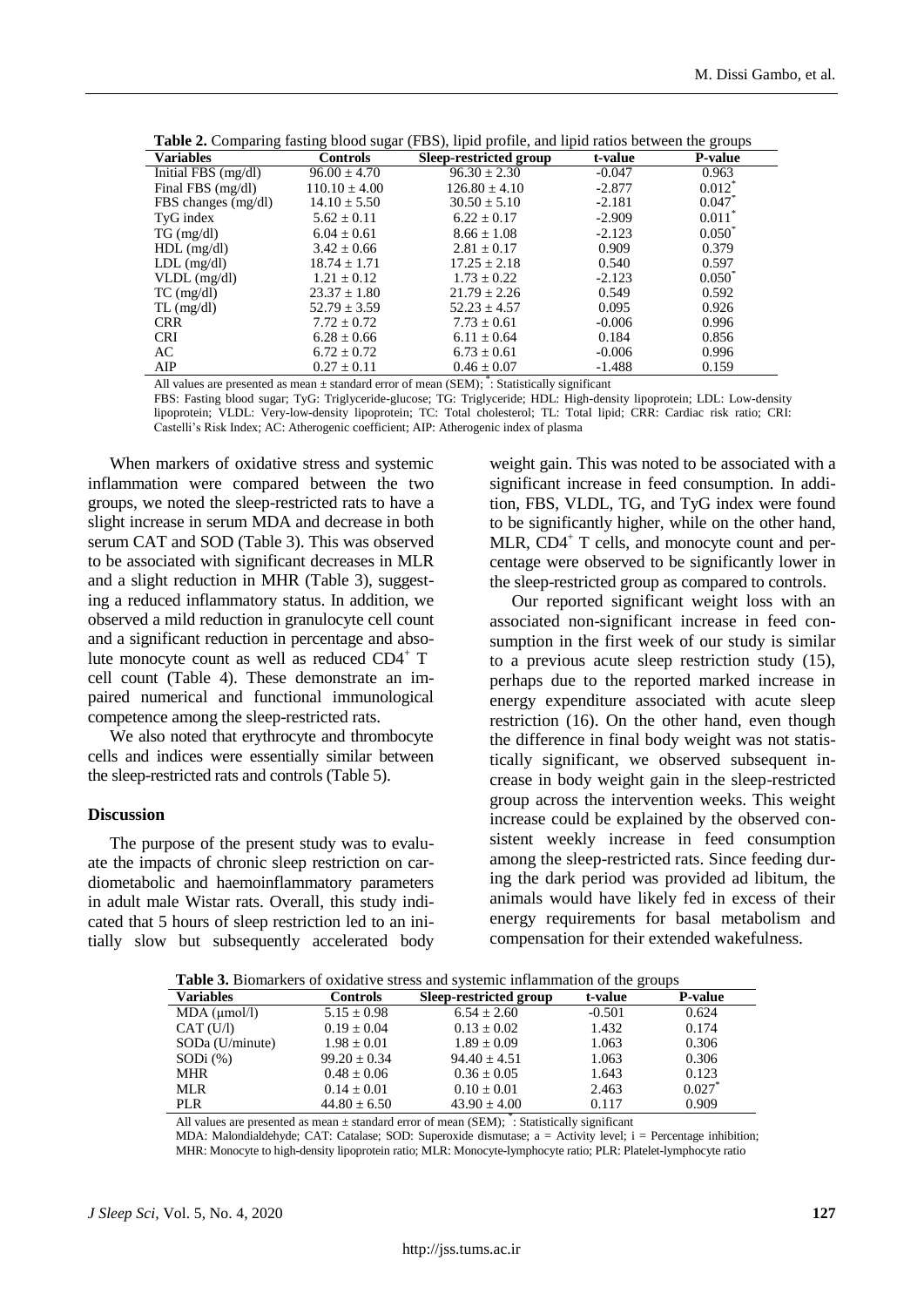| $\sim$ $\sim$ $\sim$ $\sim$ |                  |                        |          |                      |
|-----------------------------|------------------|------------------------|----------|----------------------|
| <b>Variables</b>            | <b>Controls</b>  | Sleep-restricted group | t-value  | <b>P-value</b>       |
| WBC $(x10^3/\mu l)$         | $13.91 \pm 0.91$ | $12.33 \pm 1.13$       | 1.098    | 0.291                |
| Lymphocyte $(x10^3/\mu l)$  | $10.85 \pm 0.68$ | $10.04 \pm 0.99$       | 0.676    | 0.510                |
| Monocyte $(x10^3/\mu l)$    | $1.45 \pm 0.15$  | $0.96 \pm 0.11$        | 2.593    | $0.021$ <sup>*</sup> |
| Granulocyte $(x10^3/\mu l)$ | $1.58 \pm 0.19$  | $1.31 \pm 0.06$        | 1.323    | 0.222                |
| Lymphocyte $(\%)$           | $78.50 \pm 1.50$ | $81.10 \pm 0.83$       | $-1.515$ | 0.152                |
| Monocyte $(\%)$             | $10.40 \pm 0.87$ | $7.90 \pm 0.56$        | 2.444    | $0.028^*$            |
| Granulocyte (%)             | $11.10 \pm 0.95$ | $11.10 \pm 0.67$       | $-0.043$ | 0.966                |
| $CD4$ (cells/ $\mu$ l)      | $72.00 \pm 8.00$ | $37.00 \pm 6.00$       | 3.687    | $0.002^*$            |

**Table 4.** Leukocyte parameters of the groups

All values are presented as mean  $\pm$  standard error of mean (SEM);  $*$ : Statistically significant WBC: White blood cell

In addition, the observed weight gain may be due to the reported ability of chronic sleep restriction to promote a compensatory neuroendocrine, metabolic, and behavioral response that provides a conducive platform for weight gain over an extended period of time (17).

The use of TyG index as a putative discriminatory risk factor for insulin resistance, even among normoglycemic subjects, has recently gained popularity. Our observed increase in FBS and TyG index among the sleep-restricted rats is, therefore, a pointer towards a metabolic state of hyperglycemia and insulin resistance. This may be due to the reported tendencies of sleep restriction to slow glucose metabolism, reduce insulin secretion and sensitivity (18-20), and ultimately result to insulin resistance, hyperglycaemia, and diabetes mellitus (DM).

Higher values of atherogenic indices have been associated with adverse metabolic and cardiovascular events. Our findings of raised AIP, increased TG and VLDL as well as decreased HDL among the sleep-restricted rats, although did not show significance, have raised concern towards the increasing risks of adverse cardiovascular events associated

with sleep restriction. Contrary to our findings, significantly lower HDL, high TG, LDL, TC as well as impaired lipoprotein (a) level (21, 22) have been observed following sleep restriction protocols. On the other hand, a recent systematic review and metaanalysis of 13 articles involving 83037 participants concluded that sleep duration was not associated with lower HDL, higher TG, or higher LDL (23).

In Wistar rats, maximal paradoxical sleep is attained during the second portion of the light period (24) during which, a significant antioxidative potential is achieved; hence, sleep restriction during this period would be more likely to cause oxidative stress (25). In this study, the sleep restriction of our animals in the first portion of the light period could explain the non-significant oxidative stress findings.

Although sleep deprivation has been associated with systemic inflammation (20) via reduced HDL (26), the observed reduced inflammatory status in this study could have been as a result of our finding of decreased granulocyte cell count and significantly reduced absolute and percentage monocyte cell count among the sleep-restricted rats.

| <b>radic 3.</b> Hachiano-thromotic cen counts and mulces of the groups |                    |                        |          |         |  |
|------------------------------------------------------------------------|--------------------|------------------------|----------|---------|--|
| <b>Variables</b>                                                       | <b>Controls</b>    | Sleep-restricted group | t-value  | P-value |  |
| RBC $(x10^6/\mu)$                                                      | $7.00 \pm 0.20$    | $7.10 \pm 0.20$        | $-0.374$ | 0.714   |  |
| $HGB$ ((g/d)                                                           | $13.80 \pm 0.30$   | $13.80 \pm 0.30$       | 0.000    | > 0.999 |  |
| HCT(%)                                                                 | $35.20 \pm 0.60$   | $35.50 \pm 0.60$       | $-0.397$ | 0.697   |  |
| $MCV$ ( $\mu$ m <sup>3</sup> )                                         | $50.40 \pm 0.40$   | $50.40 \pm 0.70$       | 0.079    | 0.938   |  |
| $MCH$ (pg)                                                             | $19.70 \pm 0.20$   | $19.40 \pm 0.20$       | 0.883    | 0.392   |  |
| MCHC (g/d)                                                             | $39.10 \pm 0.20$   | $38.70 \pm 0.20$       | 1.497    | 0.157   |  |
| $RDW-CV$ $%$ )                                                         | $17.90 \pm 0.20$   | $17.40 \pm 0.40$       | 1.105    | 0.288   |  |
| $RDW-SD(\mu m^3)$                                                      | $29.40 \pm 1.90$   | $28.70 \pm 0.70$       | 0.342    | 0.737   |  |
| PLTC $(x10^3/\mu)$                                                     | $465.00 \pm 47.00$ | $417.00 \pm 17.00$     | 0.954    | 0.356   |  |
| $MPV$ ( $\mu$ m <sup>3</sup> )                                         | $7.60 \pm 0.10$    | $7.40 \pm 0.10$        | 0.705    | 0.492   |  |
| PCT(%)                                                                 | $0.35 \pm 0.04$    | $0.31 \pm 0.02$        | 0.995    | 0.337   |  |
| PDW $(\%)$                                                             | $19.10 \pm 0.60$   | $18.80 \pm 0.80$       | 0.256    | 0.802   |  |
| PLCR $(\%)$                                                            | $9.80 \pm 0.70$    | $9.80 \pm 0.70$        | 0.051    | 0.960   |  |

**Table 5.** Haemato-thrombotic cell counts and indices of the groups

All values are presented as mean  $\pm$  standard error of mean (SEM)

RBC: Red blood cell; HGB: Hemoglobin; HCT: Hematocrit; MCV: Mean corpuscular volume; MCH: Mean corpuscular hemoglobin; MCHC: Mean corpuscular hemoglobin concentration; RDW-CV: Red cell distribution width coefficient of variation; RDW-SD: Red cell distribution width standard deviation; PLTC: Platelet count; MPV: Mean platelet volume; PCT: Plateletcrit; PDW: Platelet distribution width; PLCR: Platelet large cell ratio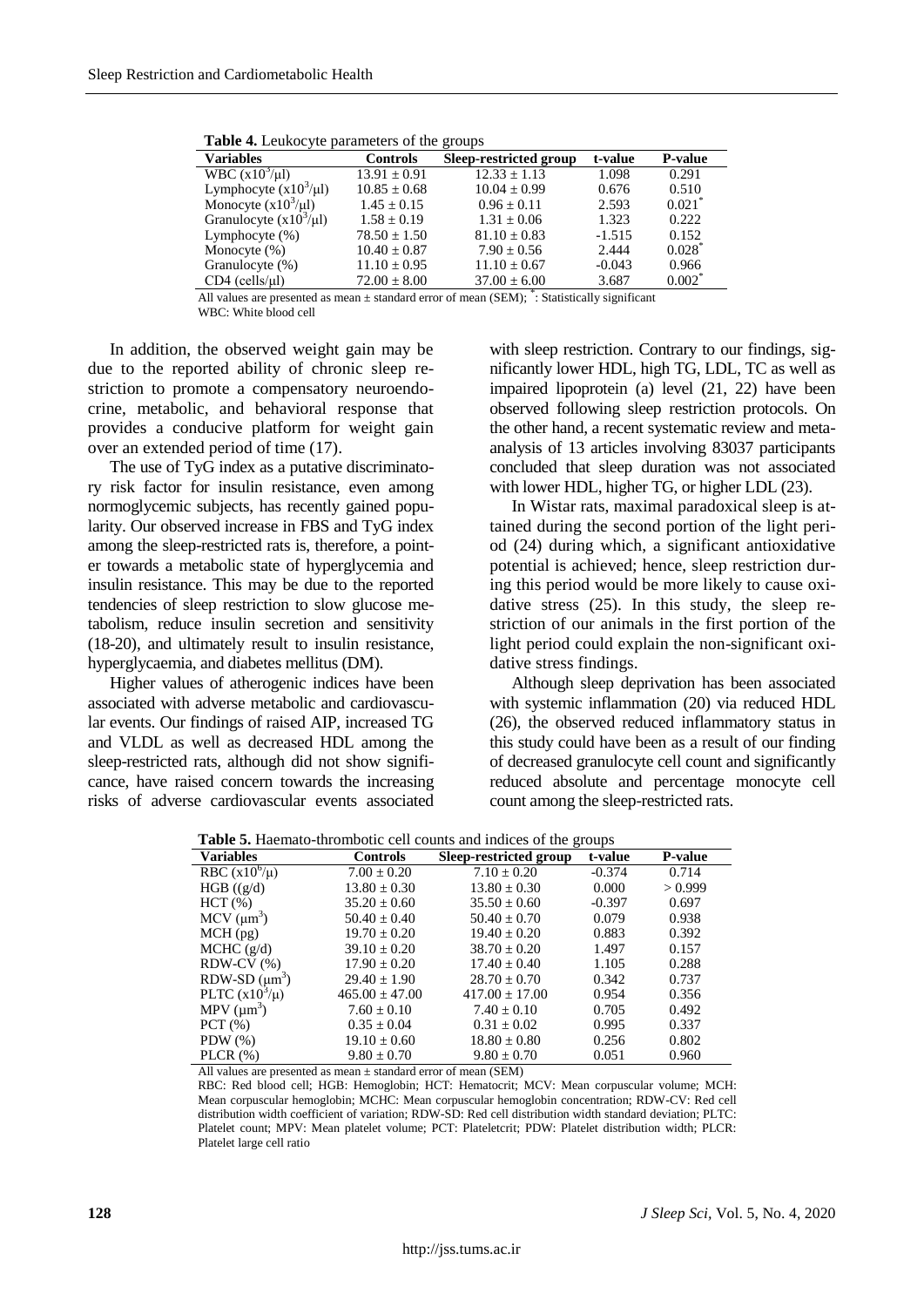However, our observed low HDL is not statistically significant; hence, it could not have significantly affected systemic inflammatory status of the sleep-restricted rats. In essence, increased monocyte count is associated with inflammation (26); therefore, the significant reduction of both absolute and percentage monocyte counts among our sleep-restricted rats could have explained the reduced inflammatory status.

Our observation of impaired numerical and functional immunological competence among the sleep-restricted rats may not be unexpected, because chronic sleep deprivation is considered as a stress-causing factor that leads to sustained increase in glucocorticoid secretion, subsequent immunosuppression (27), and negative impacts on population diversity and function of circulating neutrophils (28). Our finding corroborates the immunosuppressive status of reduced peripheral natural killer, CD4<sup>+</sup> and CD8<sup>+</sup> T cells, reported in sleep-restricted mice (27) and agrees with the decreased levels of  $CD4^+$  T cells and reduced phagocytic and nicotinamide adenine dinucleotide phosphate (NADPH) oxidase activity in neutrophils reported by Said et al. (29). Similarly, since  $CD4^+$  T cells are required for effective memory B cell and humoral responses and have a direct role in recognizing capsular polysaccharides of encapsulated bacteria that cause pneumonia, our present finding of lower  $CD4^+$  T cells supports previous reports that sleep restriction was associated with increased likelihood of developing colds, pneumonia, and poor post-vaccination antibody production and immune response (30-32).

Although poor sleep disrupts the number of bone marrow progenitor cells and their ability to form colonies (33), reduces platelet count (PLTC) (34), haematocrit (HCT), hemoglobin (Hb), and mean corpuscular hemoglobin (MCH) (35), and increases mean platelet volume (MPV), mean corpuscular volume (MCV) (34, 35), and platelets hypersensitivity (34), our findings have shown the contrary. Even though our finding has corroborated similar results (33, 36, 37), the underlying mechanism through which sleep disruption could bring about this finding is subject to further research.

In general, although the molecular mechanisms underlying the adverse health outcomes of modern society's imposed sleep disruption are poorly understood, it has been suggested that lower than 1:2 sleep to wake ratio could disrupt physiological and behavioral functions via circadian desynchronization (38). Since it is difficult to perturb sleep without affecting the circadian system (39), our overall findings could have been compounded by circadian disruption, because we have earlier reported a reduced nocturnality and a 4.5 hour phase advancement among the sleep-restricted rats (7).

Even though we did not establish a significant causal relationship for dyslipidaemia, our findings of increased weight gain, hyperglycaemia, and raised TyG index in the sleep-restricted rats provide objective evidence that delaying sleep long into the night for five hours could confer a risk for poor immune response and cardiometabolic syndrome. This is buttressed by the consistent association of metabolic syndrome with short sleep duration (6, 40, 41) and the reported reversal of some pathophysiological mechanisms of metabolic syndrome by weekend catch-up sleep (42).

## **Conclusion**

Provided that animal to human extrapolation is allowed, our findings implicate the common attitude of delaying night sleep in developing cardiometabolic and immunocompromised related disorders.

## **Conflict of Interests**

Authors have no conflict of interests.

## **Acknowledgments**

The authors acknowledge the support of Malam Sale Musa Kachako for his masterly assistance in the animal handling and care. Similarly, the assistance of Dr. Ibrahim Sulaiman, Dr. Shihabuddeen Muhammad, Dr. Lawan Hassan Adamu, Malam Kamaluddeen Babagana, and Malam Ahmed Bahjatu Saleh is duly acknowledged. They have been of great assistance during the laboratory work as well as during the biochemical and statistical analyses.

## **References**

1. Abdurahman AA, Bule M, Shab-Bidar S, et al. The association between sleep duration and risk of abnormal lipid profile: A systematic review and metaanalysis. Obes Med 2020; 18: 100236.

2. Aebi H. Catalase. In Bergmeyer HV, editor. Methods in enzymatic analysis. New York, NY: Academic Press Inc.; 1974. p. 673-86.

3. Akboga MK, Yayla C, Balci KG, et al. Relationship between serum albumin level and monocyte-to-high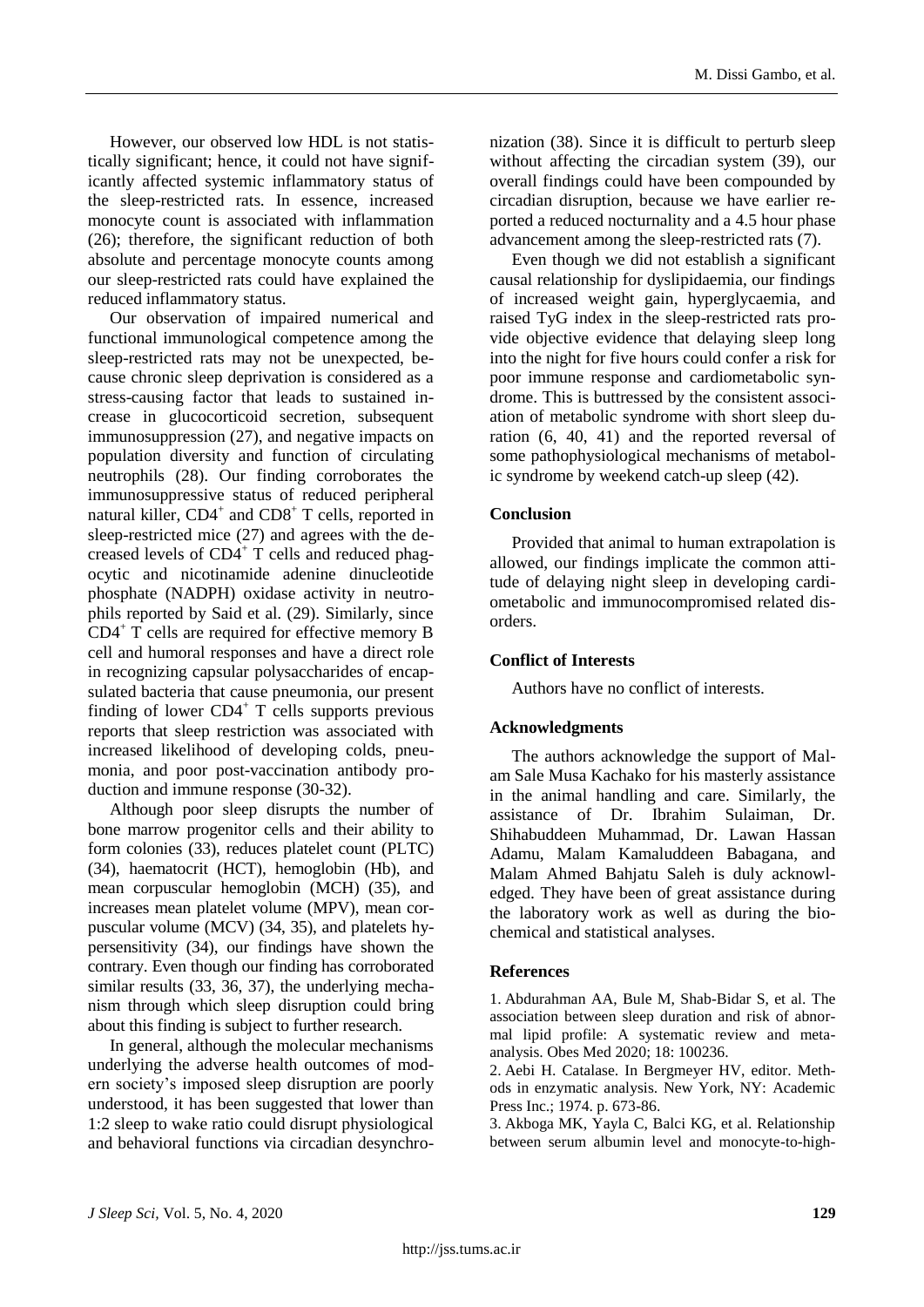density lipoprotein cholesterol ratio with saphenous vein graft disease in coronary bypass. Thorac Cardiovasc Surg 2017; 65: 315-21.

4. Albro PW, Corbett JT, Schroeder JL. Application of the thiobarbiturate assay to the measurement of lipid peroxidation products in microsomes. J Biochem Biophys Methods 1986; 13: 185-94.

5. Archer SN, Oster H. How sleep and wakefulness influence circadian rhythmicity: effects of insufficient and mistimed sleep on the animal and human transcriptome. J Sleep Res 2015; 24: 476-93.

6. Bodosi B, Gardi J, Hajdu I, et al. Rhythms of ghrelin, leptin, and sleep in rats: effects of the normal diurnal cycle, restricted feeding, and sleep deprivation. Am J Physiol Regul Integr Comp Physiol 2004; 287: R1071-R1079.

7. Buxton OM, Cain SW, O'Connor SP, et al. Adverse metabolic consequences in humans of prolonged sleep restriction combined with circadian disruption. Sci Transl Med 2012; 4: 129ra43.

8. Castelli WP, Abbott RD, McNamara PM. Summary estimates of cholesterol used to predict coronary heart disease. Circulation 1983; 67: 730-4.

9. Chattu VK, Manzar MD, Kumary S, et al. The Global Problem of Insufficient Sleep and Its Serious Public Health Implications. Healthcare (Basel) 2018; 7.

10. Chattu VK, Sakhamuri SM, Kumar R, et al. Insufficient Sleep Syndrome: Is it time to classify it as a major noncommunicable disease? Sleep Sci 2018; 11: 56-64.

11. Christoffersson G, Vagesjo E, Pettersson US, et al. Acute sleep deprivation in healthy young men: impact on population diversity and function of circulating neutrophils. Brain Behav Immun 2014; 41: 162-72.

12. Cirelli C, Benca R, Eichler AF. Insufficient Sleep: Definition, Epidemiology, and Adverse Outcomes [Online]. [cited 2019 Dec 16]; Available from: URL: https://www.uptodate.com/contents/insufficient-sleepdefinition-epidemiology-and-adverse-outcomes

13. Curtis DS, Fuller-Rowell TE, El-Sheikh M, et al. Habitual sleep as a contributor to racial differences in cardiometabolic risk. Proc Natl Acad Sci USA 2017; 114: 8889-94.

14. Das BS, Thurnham DI, Patnaik JK, et al. Increased plasma lipid peroxidation in riboflavin-deficient, malaria-infected children. Am J Clin Nutr 1990; 51: 859-63.

15. De Lorenzo BHP, Novaes E Brito RR, Paslar LT, et al. Chronic sleep restriction impairs the antitumor immune response in mice. Neuroimmunomodulation 2018; 25: 59-67.

16. Dissi GM, Ibrahim SA, Tanko Y, et al. Models of modern-day circadian rhythm disruption and their diabetogenic potentials in adult male Wistar rats. Saudi J Health Sci 2020. [In Press].

17. Du T, Yuan G, Zhang M, et al. Clinical usefulness of lipid ratios, visceral adiposity indicators, and the triglycerides and glucose index as risk markers of insul

in resistance. Cardiovasc Diabetol 2014; 13: 146.

18. Everson CA, Wehr TA. Nutritional and metabolic adaptations to prolonged sleep deprivation in the rat. Am J Physiol 1993; 264: R376-R387.

19. Fridovich I. Superoxide dismutases. An adaptation to a paramagnetic gas. J Biol Chem 1989; 264: 7761-4. 20. Gao E, Hou J, Zhou Y, et al. Mediation effect of platelet indices on the association of daytime nap dura-

tion with 10-year ASCVD risk. Platelets 2021; 32: 82-9. 21. Hafner M, Stepanek M, Taylor J, et al. Why sleep matters-the economic costs of insufficient sleep: a cross-country comparative analysis. Rand Health Q 2017; 6: 11.

22. Hammouda O, Romdhani M, Chaabouni Y, et al. Diurnal napping after partial sleep deprivation affected hematological and biochemical responses during repeated sprint. Biol Rhythm Res 2018; 49: 927-39.

23. Haspel JA, Anafi R, Brown MK, et al. Perfect timing: circadian rhythms, sleep, and immunity - an NIH workshop summary. JCI Insight 2020; 5: e131487.

24. Ho JM, Ducich NH, Nguyen NK, et al. Acute sleep disruption- and high-fat diet-induced hypothalamic inflammation are not related to glucose tolerance in mice. Neurobiol Sleep Circadian Rhythms 2018; 4: 1-9.

25.Ikewuchi J, Ikewuchi C. Alteration of plasma lipid profiles and Atherogenic indices by Stachytarpheta jamaicensis L. (Vahl). Biokemistri 2009; 21: 71-7.

26. Kim D, Hoyos CM, Mokhlesi B, et al. Editorial: Metabolic health in normal and abnormal sleep. Front Endocrinol (Lausanne) 2020; 11: 131.

27. Korostovtseva L, Alieva A, Rotar O, et al. sleep duration, lipid profile and insulin resistance: Potential role of lipoprotein(a). Int J Mol Sci 2020; 21: e131487.

28. Kuula L, Pesonen AK, Kajantie E, et al. Sleep and lipid profile during transition from childhood to adolescence. J Pediatr 2016; 177: 173-8.

29. Said EA, Al-Abri MA, Al-Saidi I, et al. Sleep deprivation alters neutrophil functions and levels of Th1-related chemokines and  $CD4(+)$  T cells in the blood. Sleep Breath 2019; 23: 1331-9.

30. Mullington JM, Haack M, Toth M, et al. Cardiovascular, inflammatory, and metabolic consequences of sleep deprivation. Prog Cardiovasc Dis 2009; 51: 294-302.

31. Nakao T, Yasumoto A, Tokuoka S, et al. The impact of night-shift work on platelet function in healthy medical staff. J Occup Health 2018; 60: 324-32.

32. Patel SR, Malhotra A, Gao X, et al. A prospective study of sleep duration and pneumonia risk in women. Sleep 2012; 35: 97-101.

33. Prather AA, Hall M, Fury JM, et al. Sleep and antibody response to hepatitis B vaccination. Sleep 2012; 35: 1063-9.

34. Prather AA, Janicki-Deverts D, Hall MH, et al. Behaviorally assessed sleep and susceptibility to the common cold. Sleep 2015; 38: 1353-9.

35.Roberson PA. The effect of sleep restriction on